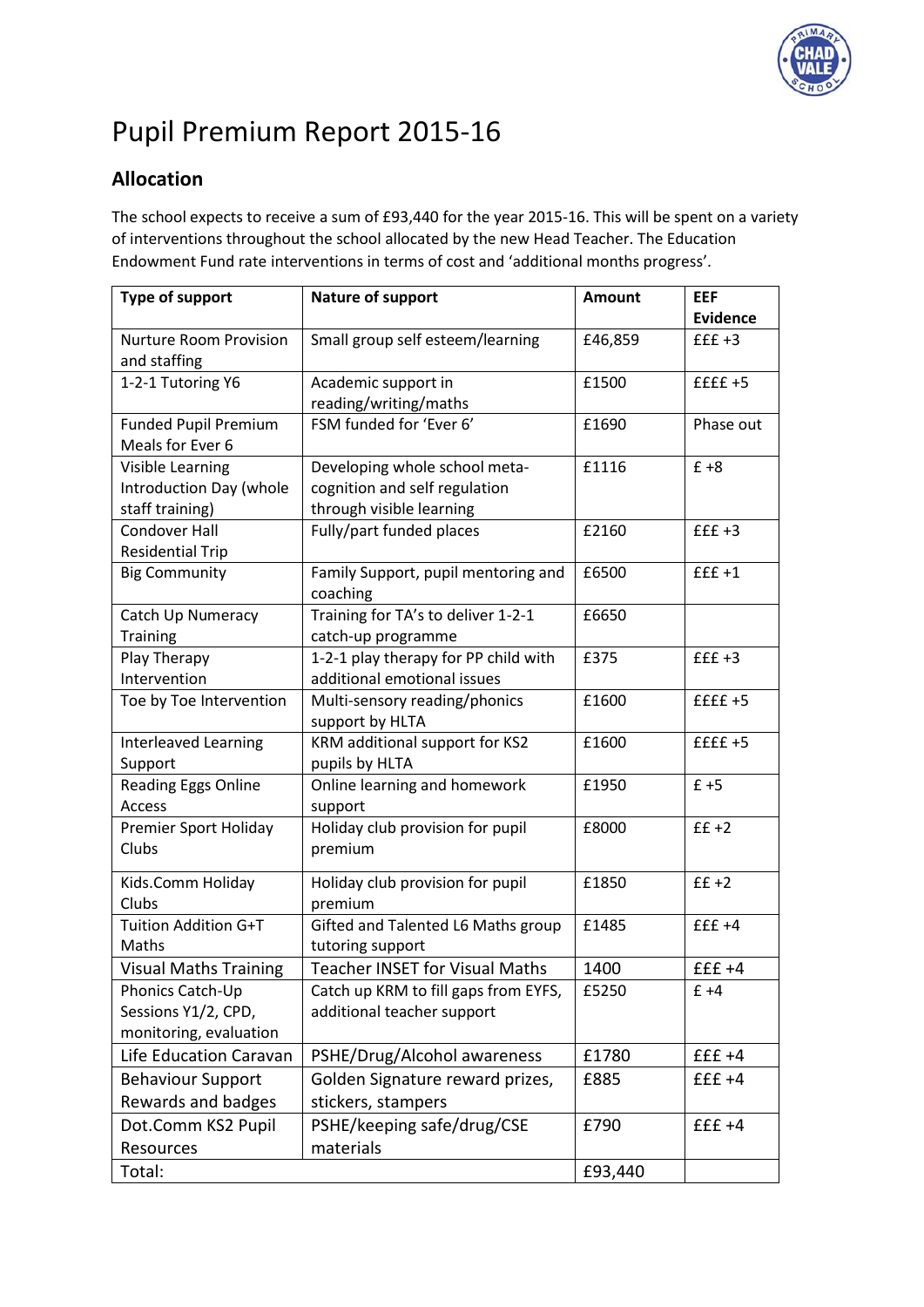

65 children were eligible for the Pupil Premium in this academic year, 30 of these were eligible for Free School Meals. There were 3 service children eligible for the Service Pupil Premium.

## **Pupil Premium/Disadvantaged Pupils Outcomes 2015-16**

There were 65 children eligible for Pupil Premium in 2015-16.

## **Reading**

| <b>Reading</b>                 | Progress | <b>ARE Comparison</b> |
|--------------------------------|----------|-----------------------|
| All Pupil Premium              | 3.4      | $-0.2$                |
| Only Pupil Premium (-EAL/-SEN) | 3.3      | 0.3                   |
| Pupil Premium (no EAL)         | 3.26     |                       |
| Pupil Premium (no SEN          | 3.5      | 0.2                   |
| Reading (NOT Pupil Premium)    | 3.6      | 0.2                   |
| <b>Pupil Premium EAL</b>       | 3.8      | 0.2                   |
| <b>Pupil Premium SEN</b>       | 3.1      |                       |

- $\triangleright$  Pupil Premium children (without additional disadvantage markers) on average achieved expected age related expectations in reading.
- $\triangleright$  Pupil Premium children (without additional disadvantage markers) on average made more than expected progress.
- $\triangleright$  Pupil Premium SEN children, on average, made more than expected progress.
- $\triangleright$  Pupil Premium EAL children, on average, made more than expected progress and achieved age related expectations.
- $\triangleright$  88% of PP children (57 pupils) individually made expected or more than expected progress in reading (+3.0TP or more).
- $\geq$  38% of PP children individually (25 pupils) made more than expected progress in reading (more than 3.0TP)
- 37% of Pupil Premium children (24 pupils) also had additional markers for disadvantage (SEN or EAL or SEN+EAL)
- 70% of Pupil Premium (9 pupils) who did not meet ARE also had additional markers for disadvantage
- $\triangleright$  Pupil Premium children on average were 0.4TP behind non pupil premium children for attainment. This equates to approximately 3/4 weeks behind.
- $\triangleright$  Pupil Premium children, on average, were 0.2TP behind non pupil premium children for progress. This equates to approximately 1/2 weeks behind.
- 100% of Pupil Premium children met standard for Y1 Phonics Check in 2016
- 100% of Pupil Premium childen met standard for Y2 Phonics Re-check in 2016
- $\triangleright$  89% of Pupil Premium children (8 out of 9) met standard for Reading in 2016 Y6 SATS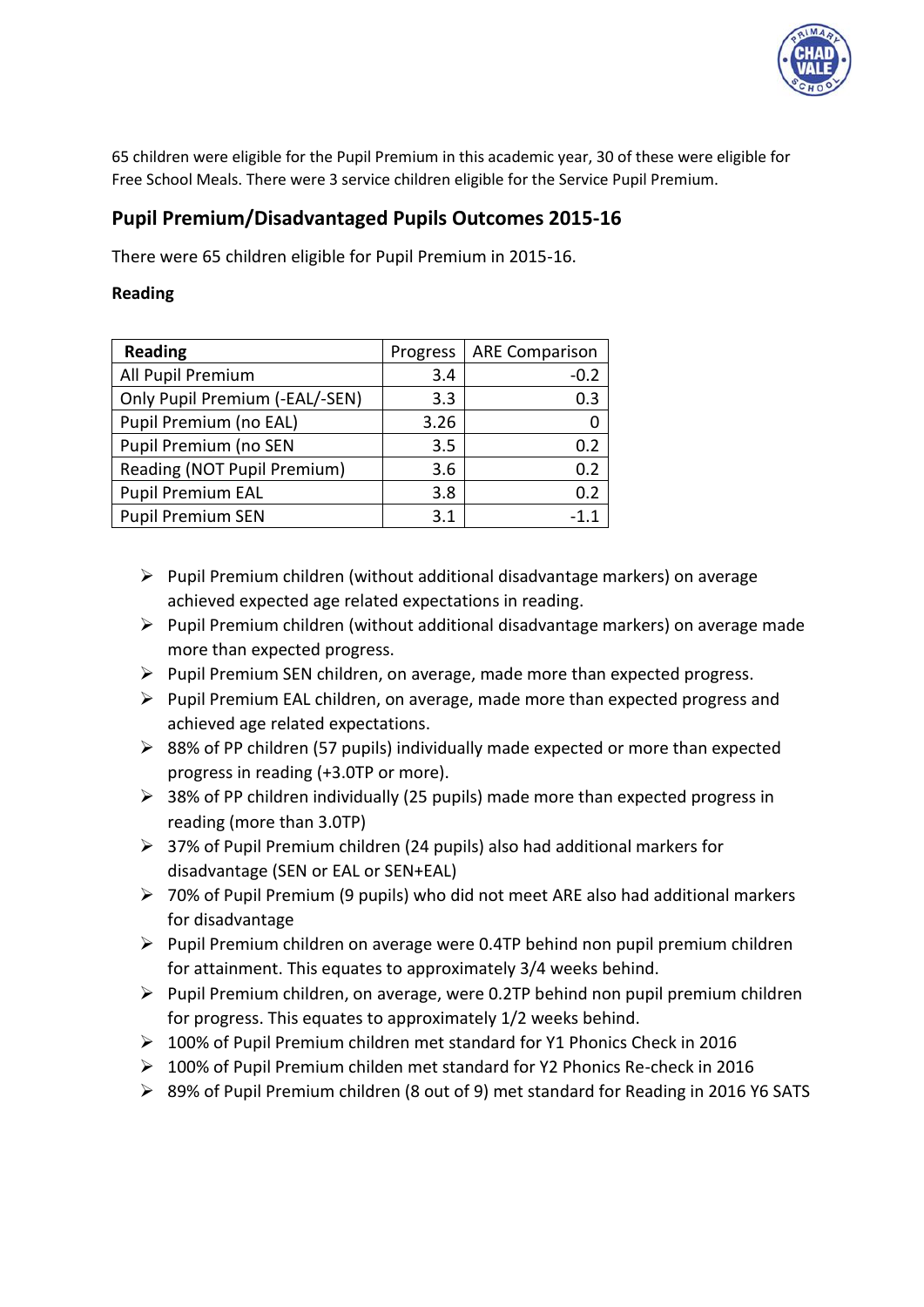

### **Writing**

| <b>Writing</b>                 | Progress (TP) | <b>ARE Comparison</b> |
|--------------------------------|---------------|-----------------------|
| All Pupil Premium              | 3.4           | $-0.3$                |
| Only Pupil Premium (-EAL/-SEN) | 3.4           | 0.1                   |
| Pupil Premium (no EAL)         | 3.3           | $-0.2$                |
| Pupil Premium (no SEN          | 3.5           |                       |
| Writing (NOT Pupil Premium)    | 3.8           | 0.8                   |
| <b>Pupil Premium EAL</b>       | 3.6           | $-0.3$                |
| <b>Pupil Premium SEN</b>       | 3             | $-1.8$                |

- $\triangleright$  Pupil Premium children on average achieved below age related expectations in reading.
- $\triangleright$  Pupil Premium children on average made more than expected progress.
- $\geq$  88% of PP children (57 pupils) individually made expected or more than expected progress in reading (+3.0TP or more).
- ▶ 38% of PP children individually (25 pupils) made more than expected progress in reading (more than 3.0TP)
- $\geq$  37% of Pupil Premium children (24 pupils) also had additional markers for disadvantage (SEN or EAL or SEN+EAL)
- 70% of Pupil Premium (9 pupils) who did not meet ARE also had additional markers for disadvantage
- $\triangleright$  Pupil Premium children on average were 0.4TP behind non pupil premium children for attainment. This equates to approximately 3/4 weeks behind.
- $\triangleright$  Pupil Premium children, on average, were 0.2TP behind non pupil premium children for progress. This equates to approximately 1/2 weeks behind.
- 100% of Pupil Premium children met standard for Y1 Phonics Check in 2016
- 100% of Pupil Premium children met standard for Y2 Phonics Re-check in 2016
- 89% of Pupil Premium children (8 out of 9) met standard for Reading in 2016 Y6 SATS